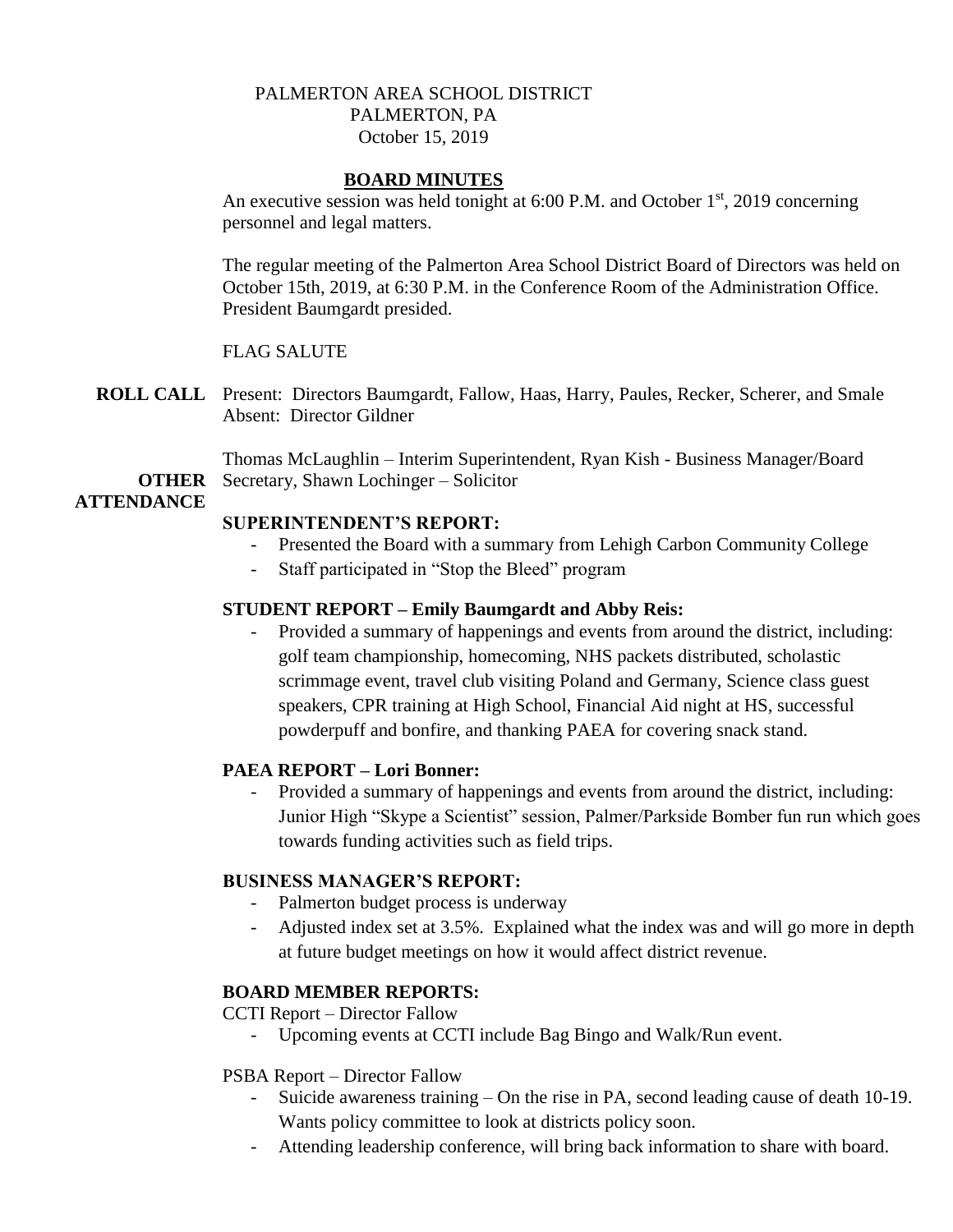Library Report – Director Haas

Shared several events happening at the library including: preschool story time, music time, STEAM classes/labs, make and take story time, ornament making, handcrafted items auction, garden medley concert.

### **PUBLIC PARTICIPATION:**

Brenda McGrath – Questioned who the JV Baseball coach was because it was not specified on the agenda. Mr. McLaughlin stated it was Matt Solt. Ms. McGrath asked if the school ever had the Bo Tkach Foundation come into speak. Director Harry stated they have come in the past and she would encourage a yearly visit from the foundation to speak with the students.

| <b>CONSENT</b><br><b>AGENDA</b>          | Director Smale moved, seconded by Director Haas, to approve the attached consent<br>agenda.                                                                                                                                                                                  |  |  |  |
|------------------------------------------|------------------------------------------------------------------------------------------------------------------------------------------------------------------------------------------------------------------------------------------------------------------------------|--|--|--|
| <b>APPROVED</b>                          | Aye Votes: All Directors Present.<br>Nay Votes: None. Motion Carried.                                                                                                                                                                                                        |  |  |  |
|                                          | <b>CONSENT AGENDA</b>                                                                                                                                                                                                                                                        |  |  |  |
| <b>MINUTES</b>                           | Approved the Board Minutes from September 9, 2019 and September 17, 2019.                                                                                                                                                                                                    |  |  |  |
| <b>FINANCIAL</b><br><b>REPORTS</b>       | Approved the Treasurer's Report and Accounts Payable Report                                                                                                                                                                                                                  |  |  |  |
| <b>TUITION</b>                           | Approved the attached tuition reimbursement.                                                                                                                                                                                                                                 |  |  |  |
| <b>AST. TRACK</b><br><b>RESIGINATION</b> | Accepted the resignation of Tyrone Lewis from the Assistant Track Coach position.<br>Approved Tara Marques as a Substitute IA, effective October 16, 2019.                                                                                                                   |  |  |  |
| <b>SUBIA</b>                             | Approved Randi Freed and Miranda Allen as volunteer advisors for the STEM Club for the<br>2019-2020 school year.                                                                                                                                                             |  |  |  |
| <b>STEM ADVISORS</b>                     |                                                                                                                                                                                                                                                                              |  |  |  |
| <b>BASEBALL</b><br><b>COACHES</b>        | Approved the following extracurricular positions for the 2019-2020 school year:<br>Varsity Assistant Baseball Coach<br>Justin Petersen<br>\$2,662<br><b>Matt Solt</b><br>JV Assistant Baseball Coach<br>\$2,662<br>Volunteer Assistant Baseball Coach<br><b>Tyler Svetik</b> |  |  |  |
| <b>CUSTODIAN</b><br><b>HIRED</b>         | Approved Mark Benner as a full-time Custodian, effective October 16, 2019, at the starting                                                                                                                                                                                   |  |  |  |
| <b>IA HIRED</b>                          | salary of \$44,714 (prorated).                                                                                                                                                                                                                                               |  |  |  |
| <b>LIFE SKILLS IA</b>                    | Approved Lindsay Dillman as a Jr. High Life Skills IA at the rate of \$15.35/hour, effective<br>October 16, 2019.                                                                                                                                                            |  |  |  |
|                                          | Approved Valerie VanWhy to the Elementary Life Skills IA position, effective October 16,<br>2019.                                                                                                                                                                            |  |  |  |

# **AFTER SCHOOL**

**TEACHERS** Approved the following teachers to teach in the After-School program, at a rate of \$33/hour as per the PAEA contract.

| Erin Brown   |
|--------------|
| Brianna Bush |

Jennifer Ramaly Amanda Sechrist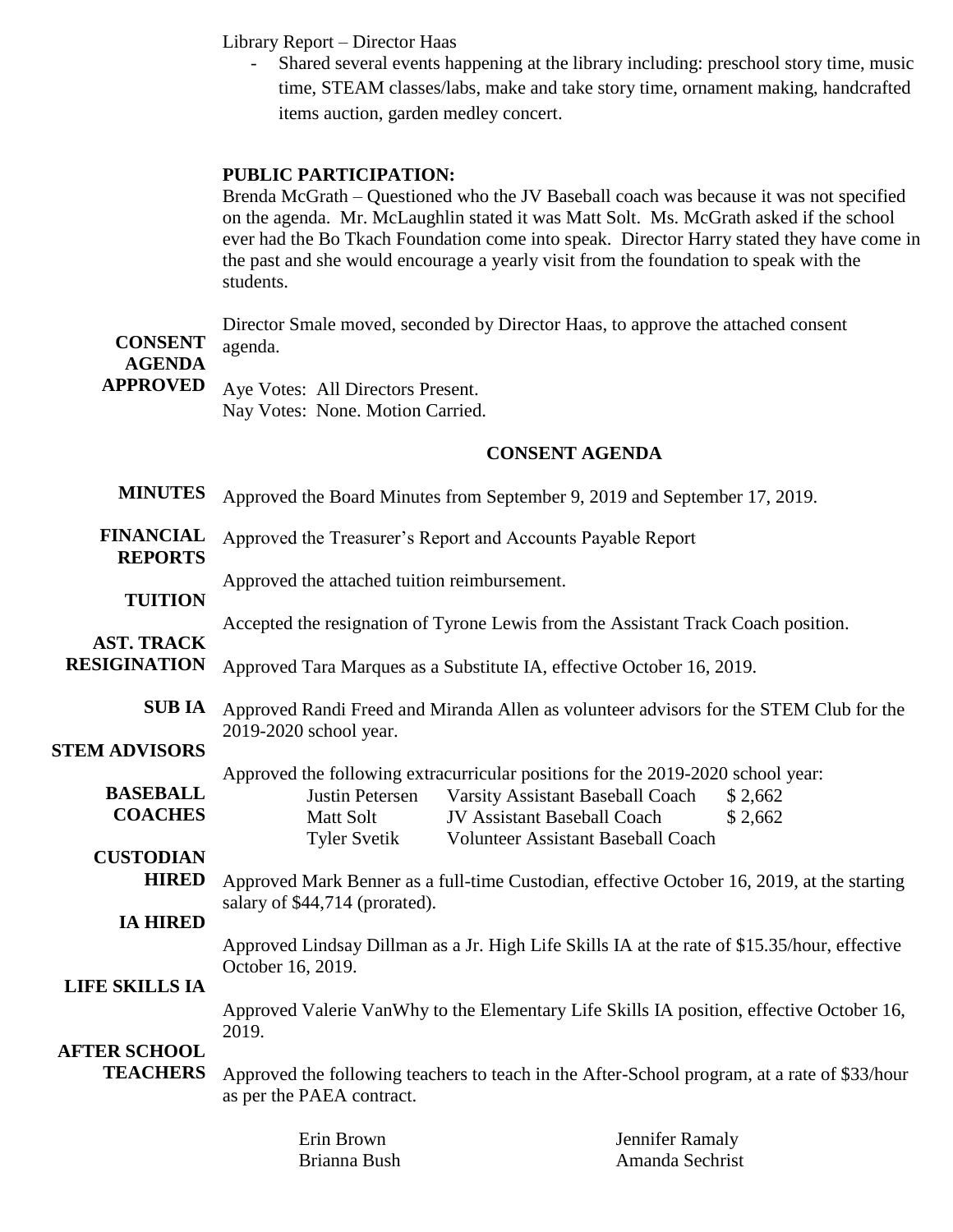|                                                        | Amanda Capella                                                                                                                                                                                                                                                                                                             | Jessica Silfies                                                                                                                                              |  |  |  |
|--------------------------------------------------------|----------------------------------------------------------------------------------------------------------------------------------------------------------------------------------------------------------------------------------------------------------------------------------------------------------------------------|--------------------------------------------------------------------------------------------------------------------------------------------------------------|--|--|--|
|                                                        | Jodi Kocher                                                                                                                                                                                                                                                                                                                | Lori Smith                                                                                                                                                   |  |  |  |
|                                                        | Krystle Meglio                                                                                                                                                                                                                                                                                                             | Lynn Sutton                                                                                                                                                  |  |  |  |
|                                                        | Kim Nenscel                                                                                                                                                                                                                                                                                                                | Marcy Zelinsky                                                                                                                                               |  |  |  |
|                                                        | <b>Stacey Olewine</b>                                                                                                                                                                                                                                                                                                      | Katheryn Zurn                                                                                                                                                |  |  |  |
| <b>GUEST</b><br><b>TEACHERS</b>                        | Approved the following Guest Teachers, effective October 16, 2019:<br><b>Gerard Donati</b><br>Chloe Flecha                                                                                                                                                                                                                 |                                                                                                                                                              |  |  |  |
|                                                        | Wendy Wright                                                                                                                                                                                                                                                                                                               |                                                                                                                                                              |  |  |  |
| <b>DJ CONTRACTS</b>                                    | Approved Nnaemeka Sam-Otuh a/k/a DJ Space Rudy Entertainment Agreement retroactive to<br>the Homecoming Dance held on October 12, 2019.                                                                                                                                                                                    |                                                                                                                                                              |  |  |  |
|                                                        | Approved B-Flat Entertainment's DJ Agreement for the Halloween Dance on November 1 <sup>st</sup> ,<br>2019.                                                                                                                                                                                                                |                                                                                                                                                              |  |  |  |
|                                                        | <b>END OF CONSENT AGENDA</b>                                                                                                                                                                                                                                                                                               |                                                                                                                                                              |  |  |  |
| <b>INSURANCE</b><br><b>RENEWALS</b><br><b>APPROVED</b> | renewals, effective November 12, 2019, as follows:<br>Property – CM Regent Insurance Company - \$56,700<br>Automobile - CM Regent Insurance Company - \$6,044                                                                                                                                                              | Director Haas moved, seconded by Director Smale, to approve the District's insurance<br>General Liability and Crime – CM Regent Insurance Company - \$29,360 |  |  |  |
|                                                        | Equipment Breakdown - CM Regent Insurance Company - \$5,286<br>Umbrella - CM Regent Insurance Company - \$12,890<br>Cyber Liability – Lloyds of London - \$7,005.36<br>School Leaders' Liability – CM Regent Insurance Company - \$18,656<br>The total above premium represents a \$3,209 increase over the previous year. |                                                                                                                                                              |  |  |  |
|                                                        | Aye Votes: All Directors Present.<br>Nay Votes: None. Motion Carried.                                                                                                                                                                                                                                                      |                                                                                                                                                              |  |  |  |
| <b>INTERIM SUPER.</b><br><b>APPROVED</b>               | Director Scherer moved, seconded by Director Haas, to approve Dr. Al Lonoconus as Interim<br>Superintendent for the Palmerton Area School District, at a daily rate of \$525, start date to be<br>determined.                                                                                                              |                                                                                                                                                              |  |  |  |
|                                                        | Aye Votes: All Directors Present.<br>Nay Votes: None. Motion Carried.                                                                                                                                                                                                                                                      |                                                                                                                                                              |  |  |  |
| <b>BUDGET</b><br><b>TRANSFERS</b><br><b>APPROVED</b>   | Director Scherer moved, seconded by Director Haas, to approve the enclosed budget<br>transfers.                                                                                                                                                                                                                            |                                                                                                                                                              |  |  |  |
|                                                        | Aye Votes: All Directors Present.<br>Nay Votes: None. Motion Carried.                                                                                                                                                                                                                                                      |                                                                                                                                                              |  |  |  |
| <b>KRE SECURITY</b><br><b>APPROVED</b>                 | proposal at a cost to the district of \$155,280 per year.                                                                                                                                                                                                                                                                  | Director Haas moved, seconded by Director Fallow, the approve the two-year KRE Security                                                                      |  |  |  |
|                                                        | Aye Votes: All Directors Present.<br>Nay Votes: None. Motion Carried.                                                                                                                                                                                                                                                      |                                                                                                                                                              |  |  |  |
| <b>AGENDA</b>                                          | Director Harry moved, seconded by Director Recker, to open the agenda.                                                                                                                                                                                                                                                     |                                                                                                                                                              |  |  |  |